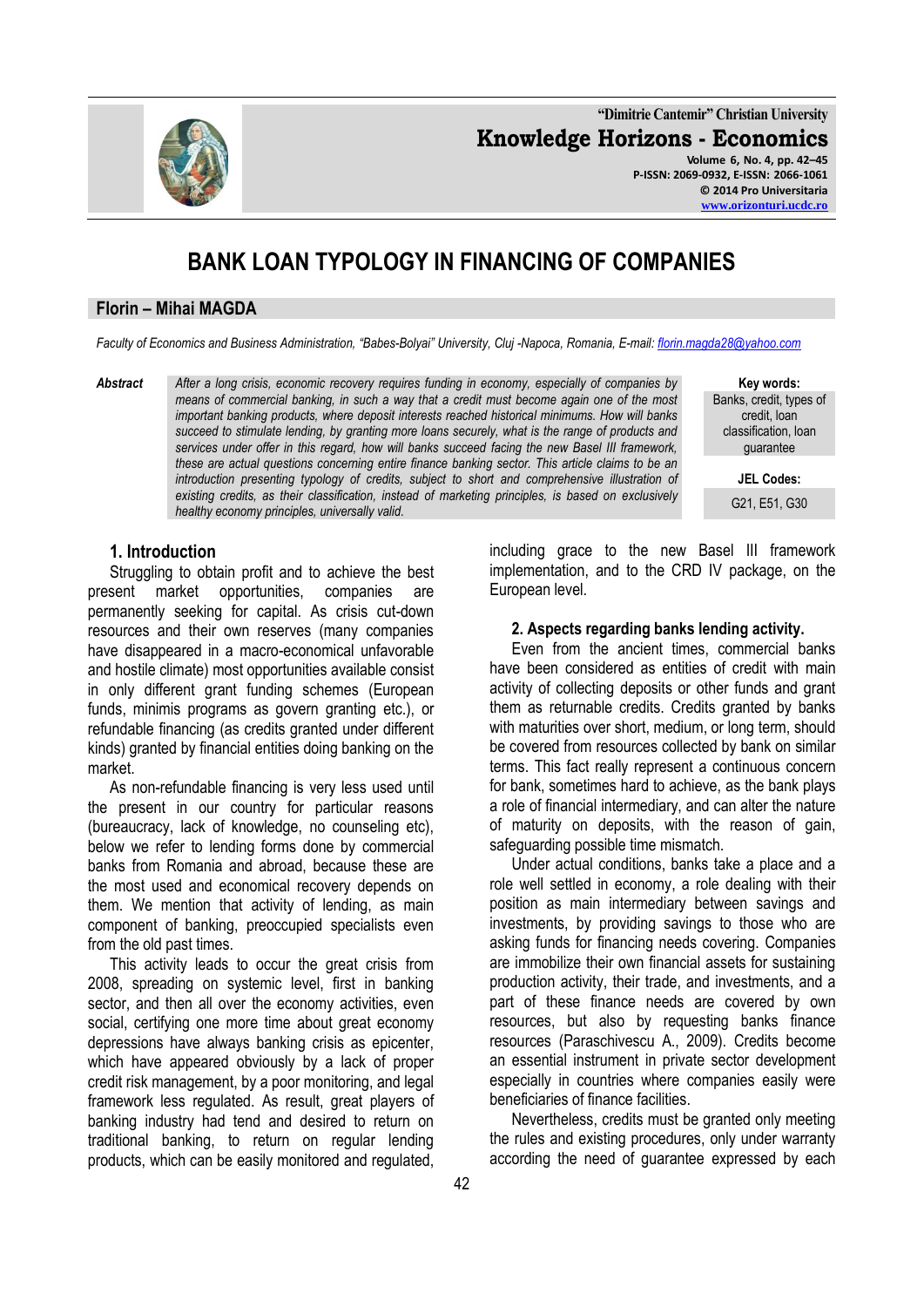bank, where refunding resources are sufficient for the debtor. Banks as they are companies too, must undertake in a profitable manner, for assuring the existence and continuity for medium and long term, according to development policies. Lending activity must not be a goal, but merely a profit activity, particularly avoiding excesses, speculative transactions, or without great risks taking, with a positive impact in bank balance.

Credits have a double function: to cover finance needs of companies for better undertake or development activity, and to answer the main play role of intermediary in economy for banks who grant credits in condition of prudential and reasonable gain, to assure their continuity and business development, by measurable risks, easily managed risks, meeting the rules and existing regulation.

#### **3. Bank credits typology**

Starting over the form of lending we can say there is several classification ways of bank credits, opinions expressed being based on theory and banking practice.

Some of main points of view regarding classification criteria, and credits forms for companies are described as following.

Depending on credits portfolio quality (Petrascu D., 2008) bank credits are:

- performing credits, those loans under execution with non accomplished time, and debtors have refunded all obligations to the bank in that moment;

- credits non returned at maturity, those loans unpaid on settled terms according to contracts.

From National Bank of Romania point of view, based on financial performances of companies and their capacities to support debts to bank (according to BNR matrix and table 1 below) credits are:

- standard credits: granted to clients having good and very good financial performances encountering no refunding late;

- credits under observation: granted to clients with good financial performances, but sometimes facing with problems in refund annuities and interests, an issue settled rapid in a predictable time, and immediately:

- sub-standard credits: granted to companies with good and better financial performances, but encountering refunding late more than 7 days;

- doubtful credits: granted to companies with poor financial performances, or being late in refunding annuities and interests several times;

- credits in loss: granted to companies with poor and very poor, with a severe risk of non refunding.

| <b>DEBT</b><br><b>SERVICE</b> | <b>FINANCIAL PERFORMANCE</b><br>category |                                                               |               |           |            |
|-------------------------------|------------------------------------------|---------------------------------------------------------------|---------------|-----------|------------|
| (DAYS)                        | А                                        | В                                                             |               | D         | Е          |
| $0 - 15$                      | Standard/loss                            | Under Observation/lossSub-Standard/lossDoubtful/lossLoss/loss |               |           |            |
| 16-30                         | Under observation/loss                   | Sub-standard/loss                                             | Doubtful/loss | Loss/loss | Loss/loss  |
| $31 - 60$                     | Sub-standard/loss                        | Doubtful/loss                                                 | Loss/loss     | Loss/loss | _oss/lossl |
| 61-90                         | Doubtful/loss                            | Loss/loss                                                     | Loss/loss     | Loss/loss | Loss/loss  |
| > 91                          | _oss/loss                                | Loss/loss                                                     | Loss/loss     | Loss/loss | Loss/loss  |

*Table 1.* Classification criteria for credits on non banking sector

*Source*: National Bank of Romania

Depending on the financial entity the funds are coming for lending, credits are as follows (Moise I.,  $2011$ :

- financing from BEI (European Investments Bank established under Rome Treaty by Member States, with headquarters at Luxembourg) in regard of projects in all economy sectors mentioned below:

- development projects for regions less developed;

- projects aiming at companies modernizing or new activities creation;

- projects of mutual interest for several member States, at a large-scale.

- financing from BERD (European Bank for Reconstruction and Development established in 1991 for support development in private sector in a democratic environment in 28 of ex communist countries across Central Europe to Asia) in regard of financing private undertakings mostly alongside the commercial partners. In Romania are financing projects such as goals:

- continuing support for infrastructure development by a transfer to private property and trade of energetic facilities;

- continuing support to private sector, mainly in agriculture;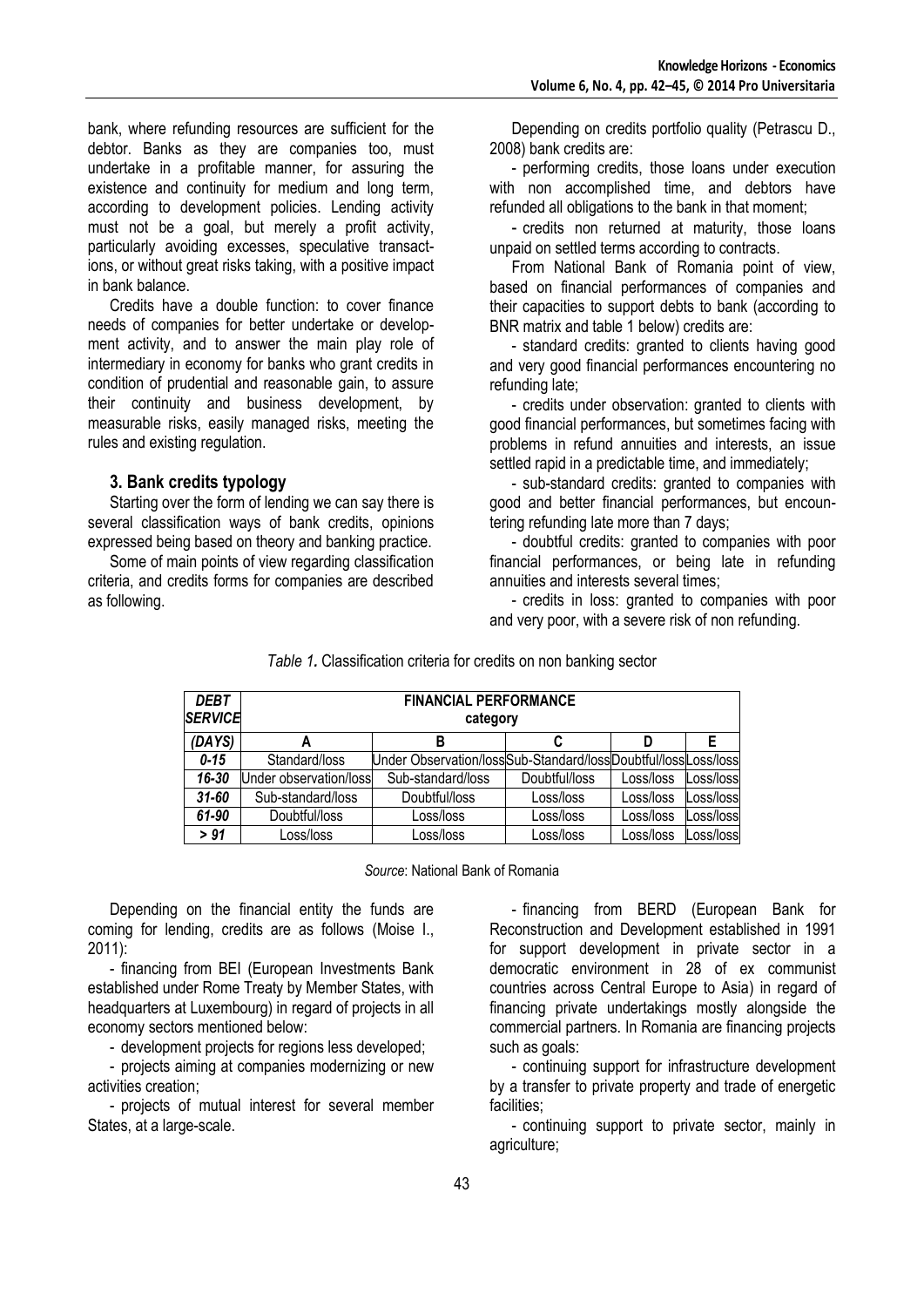- contributing to financial intermediation widening.

It is better to know and note that CEB (Central European Bank) and IMF (International Monetary Fund), the two great financial entities don not make finance to companies.

Credits may be grouped under several criteria (Beju D., 2004):

- depending on creditor's title we have:

- commercial credit: by loan capital transfer as goods between companies;

- bank loan: by loan capital transfer as money granted by banks.

- depending on debtor's title we have:

- credit granted to population;

- credit granted to companies.

- depending on both parties involved in credit relationship we have:

- private credit:: without the state involving;

- public credit: undertaken with state involving.

In my opinion, nevertheless the name of commercial banks who is granting finance to companies, or the name of financing according to creditor's marketing policy, the most important classification criteria and credit forms are presented in table 2.

# **4. Conclusions**

Credit may be considered as the star of banking. Starting from this point, and taking in regard the actual context of economical recovery, by stimulate of loans, we have chosen in this article to present in a simple manner, coming from healthy and coherent economical principles, the credits classification and the most important principles which a bank must take in consideration when doing finance.

I mention that this classification does not encompasses commercial issues, of the way of credits presentation by commercial banks, as these issues are on temporary basis, different from a classification based on economical principles unchanged for tens of years, and will be still unchanged for a long time.

Moreover, a carefully reading of issues presented in this article, regarding credits typology, will help lecturers less familiar with banking sector to easily understand the manner of credits classification, starting from main characteristics, with several points of view as specific examples.

*Table 2*. Criteria of classification and forms of credits

| Criteria of classification and forms of credits                                                                       |  |  |  |  |
|-----------------------------------------------------------------------------------------------------------------------|--|--|--|--|
| Depending on maturity, credits are:                                                                                   |  |  |  |  |
| - short term credits (up to one year, inclusive);                                                                     |  |  |  |  |
| - medium term credits (from 1 to 5 years, inclusive);                                                                 |  |  |  |  |
| - long term credits (over 5 years).                                                                                   |  |  |  |  |
| Depending on standardization level, credits are:                                                                      |  |  |  |  |
| - Standard credits as loans granted according to approved specifications of the product;                              |  |  |  |  |
| - Non Standard credits – granted according to the bank lending policy referred to any credit opportunity which not    |  |  |  |  |
| included in standard parameters of the product, standard specifications toward the late, accepted guarantee types or  |  |  |  |  |
| those guarantees exceeding standard granting competences etc.                                                         |  |  |  |  |
| Depending on refund mode, credits are:                                                                                |  |  |  |  |
| - credits having periodic annuities: loans with periodic refunding composed mainly from rate and interest (monthly,   |  |  |  |  |
| trimester basis, semester basis etc);                                                                                 |  |  |  |  |
| - credits without periodic annuities, such as: Card of Credit, credit lines overdraft, credits "bullet", permitting a |  |  |  |  |
| refunding at maturity time. On these credits debtor is paying interest monthly, and may be the case, according to     |  |  |  |  |
| product particularities, the bank may impose a minimum refunding revolving on monthly basis from used amount.         |  |  |  |  |
| Depending on their finality, credits are:                                                                             |  |  |  |  |
| - Credits granted for finance current activity, or credits of treasury;                                               |  |  |  |  |
| - Credits granted for investment.                                                                                     |  |  |  |  |
| Depending on disbursement mode, credits are:                                                                          |  |  |  |  |
| - credits in cash where withdrawals are payments, or cash withdrawals;                                                |  |  |  |  |
| - credits / agreements non cash where withdrawals consist in conventional promises such as letters of guarantee       |  |  |  |  |
| ceilings.                                                                                                             |  |  |  |  |
| Depending on destination, credits are:                                                                                |  |  |  |  |
|                                                                                                                       |  |  |  |  |